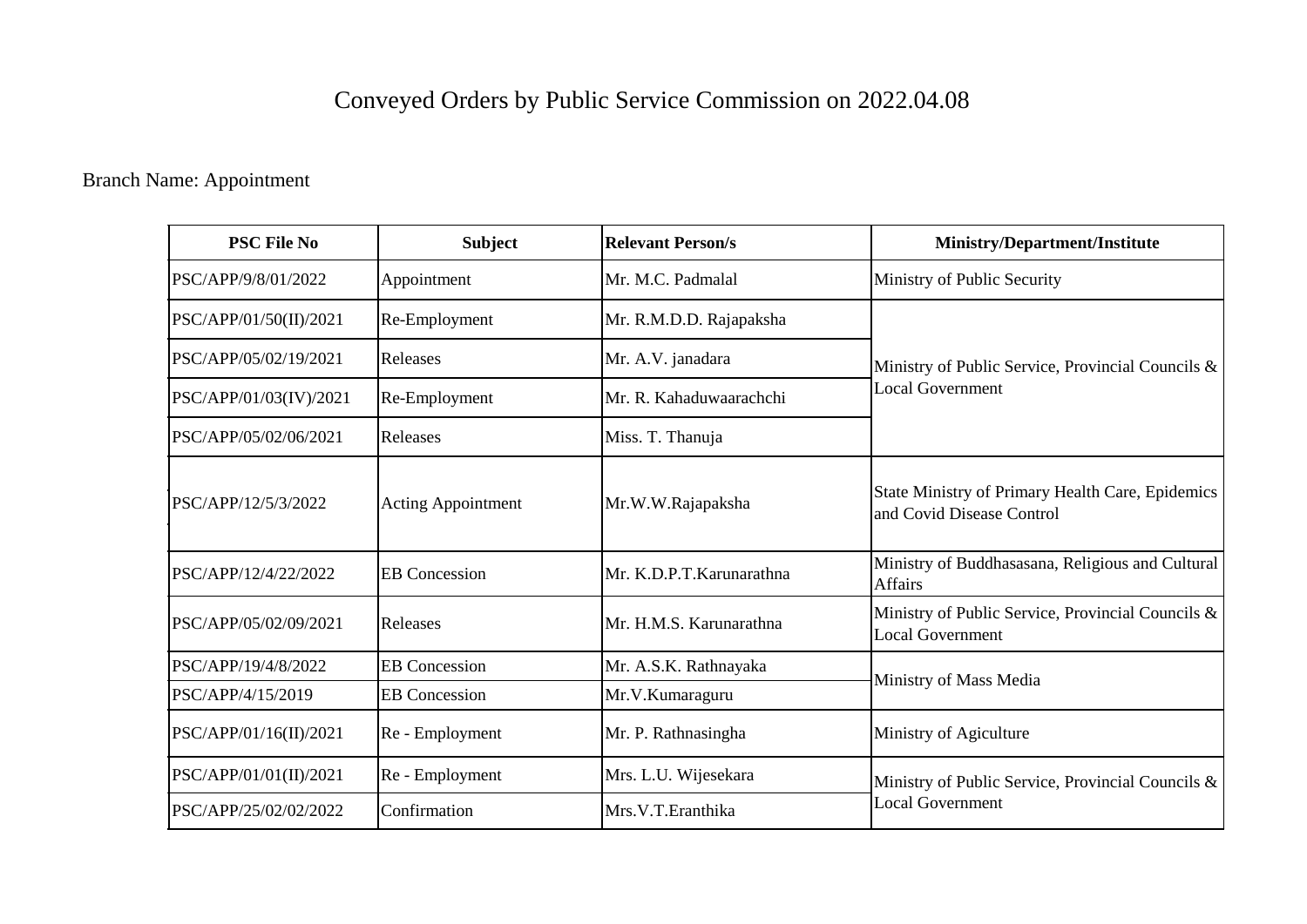## Conveyed Orders by Public Service Commission on 2022/04/08

#### Branch Name: PROMOTIONS

| <b>PSC File No</b>   | <b>Subject</b>                                                            | <b>Relevant Person/s</b>                                                                                                                                                                                                                          | Ministry/Department/Institute                                                   |
|----------------------|---------------------------------------------------------------------------|---------------------------------------------------------------------------------------------------------------------------------------------------------------------------------------------------------------------------------------------------|---------------------------------------------------------------------------------|
| PSC/APP/07/1522/2020 | Special Grade Promotion -<br>Sri Lanka Scientific Service                 | Mrs. M.G.S.A. Wimalasena                                                                                                                                                                                                                          | Ministry of Public Services, Provincial<br><b>Councils and Local Government</b> |
| PSC/APP/07/1636/2021 | Sri Lanka Planning Service Special<br><b>Grade Promotions</b>             | Mr. Baratha Ramanayaka<br>Mr. K. Pakkiyaraja<br>Ms. I.V.N.P. Kumuduni<br>Mr. S.M.D.B. Samarakoon<br>Mr. M.K. Tiushan<br>Mr. J.P.S. Jayasinghe<br>Mr. M. Ramamoorthy<br>Mr. U.A.S. Weerarathna<br>Mrs. Y.P. Sumanawathi<br>Mr. A.M.P. Abhayasinghe | Ministry of Public Services, Provincial<br><b>Councils and Local Government</b> |
| PSC/APP/6/952/2020   | Sri Lanka Accountancy Service -<br><b>Grade I Promotion</b>               | Mr. K.L. Fazeel                                                                                                                                                                                                                                   | Ministry of Public Services, Provincial<br><b>Councils and Local Government</b> |
| PSC/PRO/6/1029/2022  | Sri Lanka Administrative Service -<br><b>Grade II Promotion</b>           | Mrs. M.C. Malawiarachchi<br>Mr. C.P. Samarasinghe                                                                                                                                                                                                 | Ministry of Public Services, Provincial<br><b>Councils and Local Government</b> |
| PSC/APP/7/1732/2021  | Appointment to the Post - Sri<br>Lanka Administrative Service,<br>Grade I | Mrs. A.G. Nelumi                                                                                                                                                                                                                                  | Ministry of Public Services, Provincial<br><b>Councils and Local Government</b> |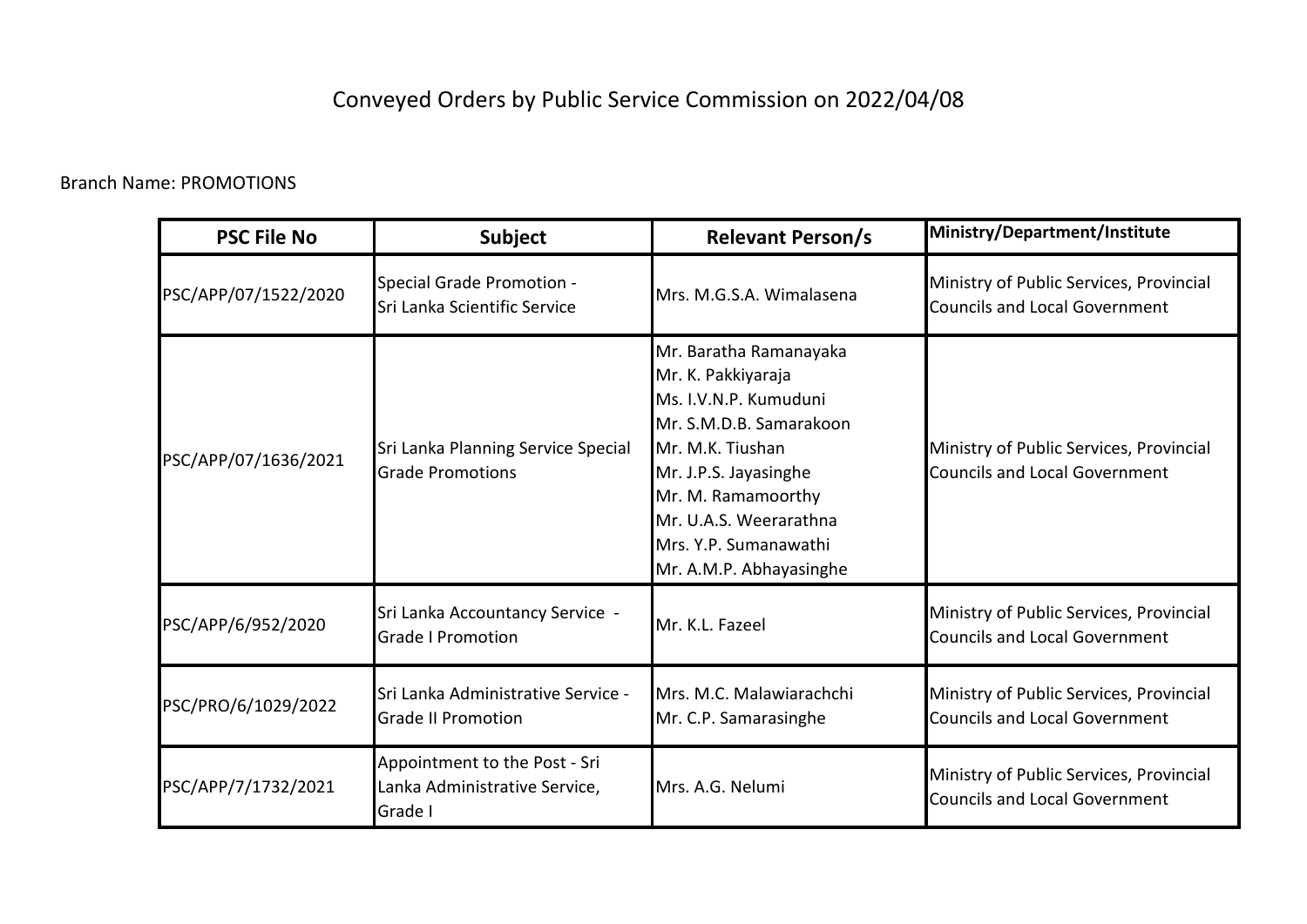## Conveyed Orders by Public Service Commission on 2022.04.18

Branch Name: Appointment

| <b>PSC File No</b>      | <b>Subject</b> | <b>Relevant Person/s</b>                                                                                                               | <b>Ministry/Department/Institute</b>                                            |
|-------------------------|----------------|----------------------------------------------------------------------------------------------------------------------------------------|---------------------------------------------------------------------------------|
| PSC/APP/01/03/2022      | Re Employment  | Mrs.W.V.D.L.Mallika                                                                                                                    |                                                                                 |
|                         |                | Mrs. G.M.N.Swarnalatha                                                                                                                 | Ministry of Public Services, Provincial<br><b>Councils and Local Government</b> |
|                         |                | Mrs. P.R.Jasintha                                                                                                                      |                                                                                 |
|                         |                | Mr.A.A.M.Al-Thabeeth                                                                                                                   |                                                                                 |
| PSC/APP/25/03/03/2022   | Confirmation   | Mrs.A.R.N.Jayasuriya                                                                                                                   | Ministry of Public Services, Provincial<br>Councils and Local Government        |
|                         |                | Ms.K.G.A.D.Koralage                                                                                                                    |                                                                                 |
| PSC/APP/11/1/9/2022     | Resignation    | Mr. K.S.D. Jayasundara                                                                                                                 |                                                                                 |
|                         |                | Mr. J.M. D.P.K. Jayasunadara                                                                                                           | Ministry of Lands                                                               |
| PSC/APP/11/1/9/2022     | Resignation    | Mr. D.M. Somarathna                                                                                                                    | Ministry of Lands                                                               |
| PSC/APP/8/1/194/2014    | Recruitment    | Post of Assistant Director/ District<br>Land Use(Departmental Executive<br>Grade) in the Land Use Policy<br><b>Planning Department</b> | Ministry of Lands                                                               |
| PSC/APP/01/27/2021      | Re-employment  | Mr. T.R. Padmapriya                                                                                                                    |                                                                                 |
| PSC/APP/01/27/2021      | Re-employment  | Mr. J.D.J.S. Fernando                                                                                                                  |                                                                                 |
|                         |                | Mr. M. Rajasekaran                                                                                                                     | Ministry of Mass Media                                                          |
|                         |                | Mr. M. Nagarajah                                                                                                                       |                                                                                 |
|                         |                | Mr. M.J.M. Riswan                                                                                                                      |                                                                                 |
| PSC/APP/01/04(III)/2021 | Re-employment  | Mrs. D.M.S. Dissanayake                                                                                                                | State Ministry of Primary Health Care,<br>Epidemics and Covid Disease Control   |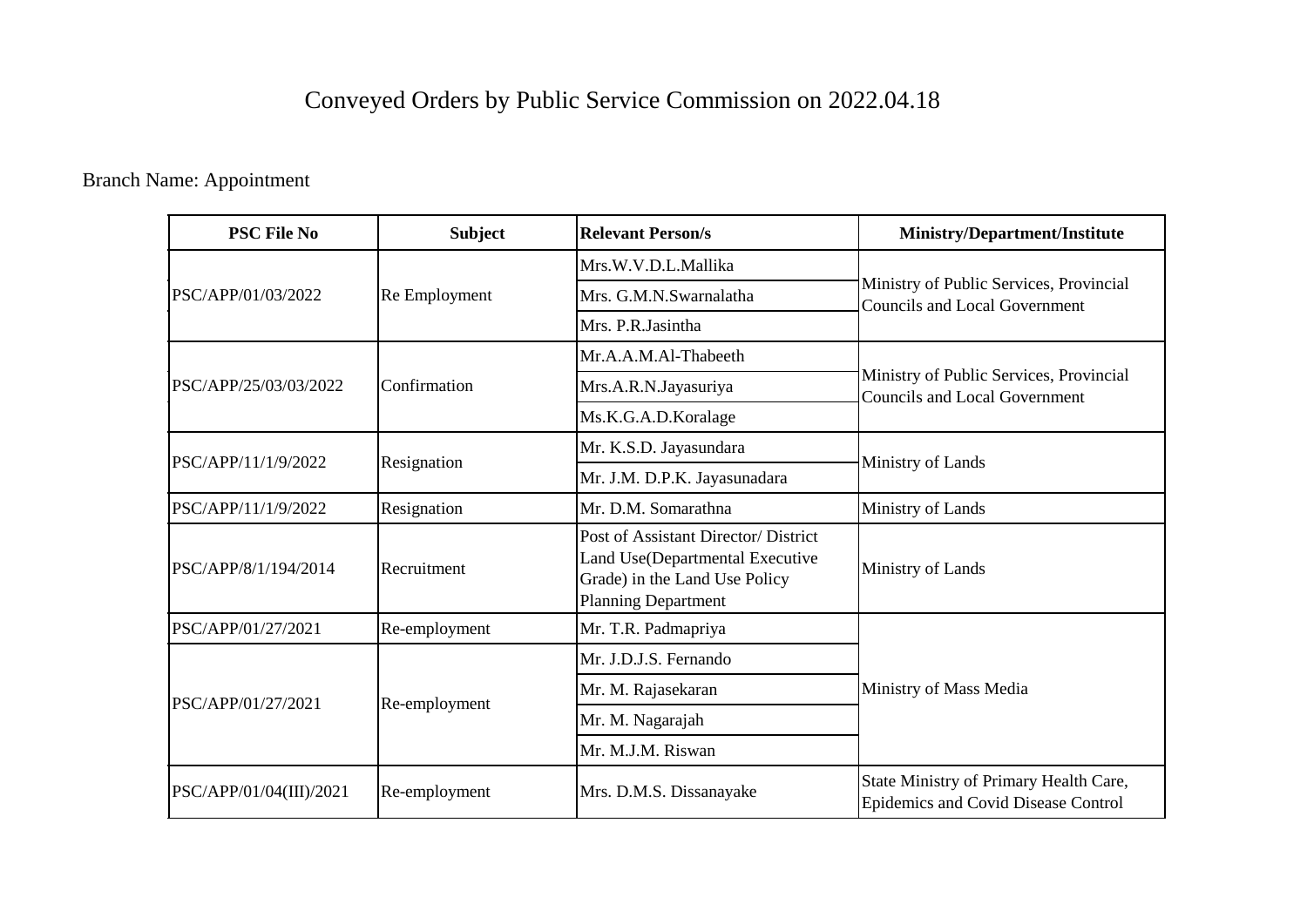## Conveyed Orders by Public Service Commission on 2022/04/18

#### Branch Name: PROMOTIONS

| <b>PSC File No</b>   | <b>Subject</b>                                                                                     | <b>Relevant Person/s</b>                                                                | Ministry/Department/Institute                                                          |
|----------------------|----------------------------------------------------------------------------------------------------|-----------------------------------------------------------------------------------------|----------------------------------------------------------------------------------------|
| PSC/APP/06/1024/2021 | Sri Lanka Accountancy Service -<br><b>Grade II Promotion</b>                                       | Mrs. R.P.J. Lakmali<br>Mrs. R.D.K. Block<br>Ms. N. Ponrani<br>Ms. W.P.B.S. Abeywardhana | Ministry of Public Services, Provincial<br><b>Councils and Local Government</b>        |
| PSC/PRO/6/1031/2022  | Grade II Promotion of Sri Lanka<br>Animal Production and Health<br>Service                         | Mrs. B.H.D. Senewirathne<br>Mr. N.T. Hewagamage                                         | State Ministry of Livestock, Farm<br>Promotion and Dairy and Egg Related<br>Industries |
| PSC/APP/07/1682/2021 | Promotion to the post of<br>Photogrammetric Technician-Sri<br>Lanka Survey Department              | Relevant eligible officers                                                              | Ministry of Lands                                                                      |
| PSC/APP/6/919/2020   | Sri Lanka Planning Service - Grade<br>Il Promotion -Backdate                                       | Mr. I.G. Johnpillai                                                                     | Ministry of Public Services, Provincial<br><b>Councils and Local Government</b>        |
| PSC/APP/6/919/2020   | Sri Lanka Planning Service - Grade<br><b>Il Promotion</b>                                          | Mr. P. Arafath<br>Mrs. M. Rathneswary                                                   | Ministry of Public Services, Provincial<br><b>Councils and Local Government</b>        |
| PSC/APP07/1279/2018  | Sri Lanka Technological Service -<br><b>Special Grade Promotions -</b><br>Department of Irrigation | Relevant eligible officers                                                              | Ministry of Irrigation                                                                 |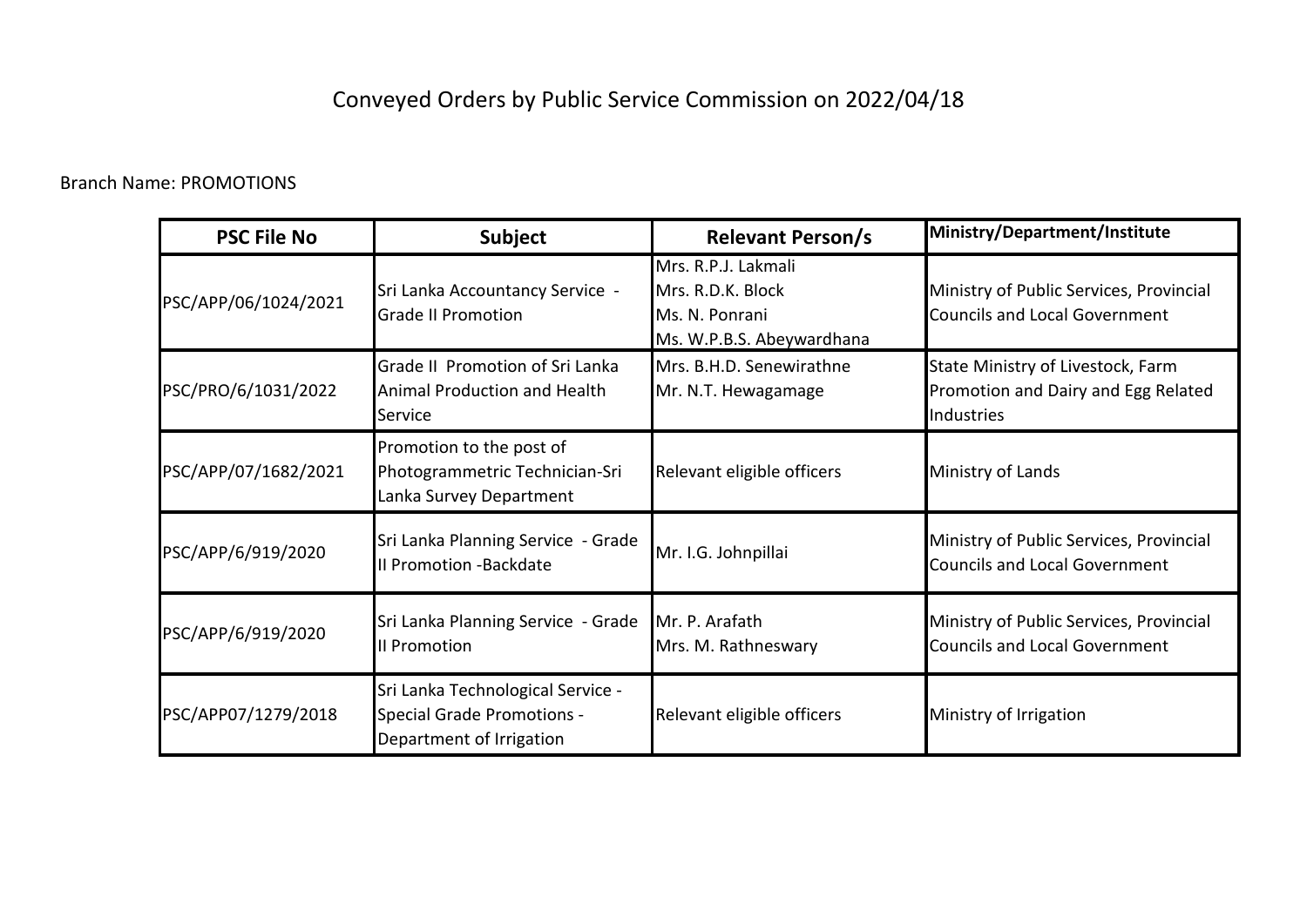| PSC/PRO/6/1040/2022  | Sri Lanka Administrative Service -<br><b>Grade II Promotion</b> | Mrs. D.S.P. Jayasinghe<br>Mrs. S. Matararachchi<br>Mr. S.D. Thewarapperuma<br>Mrs. M.R.F. Safra<br>Mrs. B.M.N. Balasooriya<br>Mr. K. Mugundan<br>Mrs. H.M.D.N. Gunawardhana<br>Mrs. N.L.S. Piyumla<br>Mrs. R.R.M.C. Nadeeshani<br>Mr. A.H.N. Chnithaka<br>Mr. W.A. Wasantha<br>Mrs. P.K. Pathberiya<br>Mrs. K.A.T. Kumarasinghe<br>Mrs. W.A.T.S. Wariyapperuma | Ministry of Public Services, Provincial<br><b>Councils and Local Government</b> |
|----------------------|-----------------------------------------------------------------|----------------------------------------------------------------------------------------------------------------------------------------------------------------------------------------------------------------------------------------------------------------------------------------------------------------------------------------------------------------|---------------------------------------------------------------------------------|
| PSC/APP/06/1019/2021 | Sri Lanka Accountancy Service -<br><b>Grade II Promotion</b>    | Mr. T. Ambigapathy                                                                                                                                                                                                                                                                                                                                             | Ministry of Public Services, Provincial<br><b>Councils and Local Government</b> |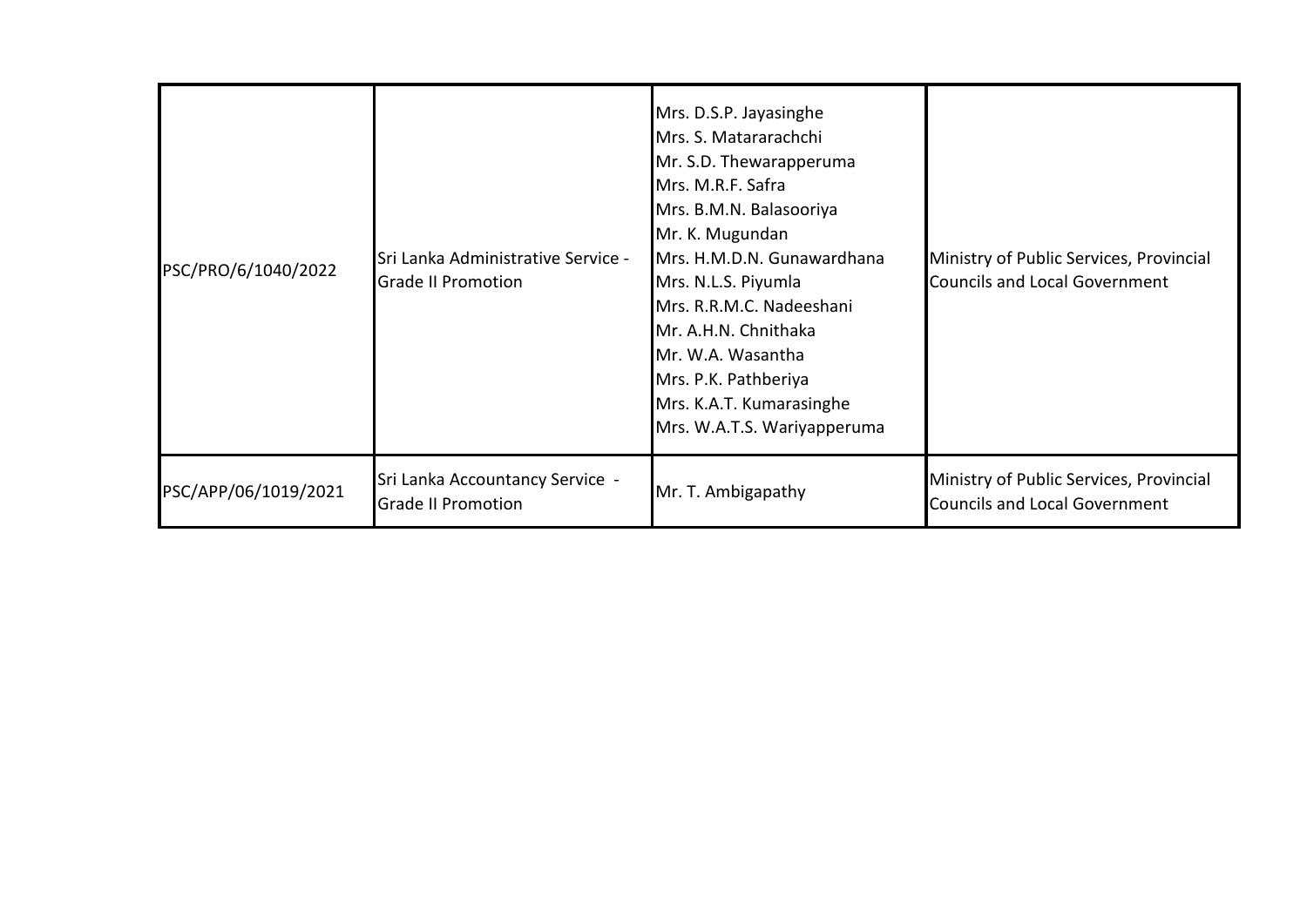|                         |                           | Mrs. J.M.P. Jayasooriya    |                                                                          |
|-------------------------|---------------------------|----------------------------|--------------------------------------------------------------------------|
|                         |                           | Mr. U.L.A. Hameed          |                                                                          |
|                         |                           | Mr. K.A.S. Kodithuwakku    |                                                                          |
|                         |                           | Miss. A.D.V. Wijewickrama  |                                                                          |
|                         |                           | Mrs. R.N. Ranasingha       |                                                                          |
| PSC/APP/18/5/1/2022     | <b>Acting Appointment</b> | Mrs. S. Ravichandran       | Ministry of Public Services, Provincial<br>Councils and Local Government |
|                         |                           | Mrs.W.N.S. Fernando        |                                                                          |
|                         |                           | Mrs. G. Kamalawathi        |                                                                          |
|                         |                           | Mrs. W.A.A.N.Wickramasinha |                                                                          |
|                         |                           | Mrs. A.C.R. Fernando       |                                                                          |
|                         |                           | Mrs. S.J. Pragaspathi      |                                                                          |
|                         |                           | Mr. D.D. Pathmasiri        | Ministry of Public Services, Provincial                                  |
| PSC/APP/01/50(III)/2021 | Re-employment             | Mr. A. Podiralahami        | Councils & Local Government                                              |
| PSC/APP/01/50(III)/2021 | Re-employment             | Miss. D.I. Dharmawardhana  | Ministry of Public Services, Provincial<br>Councils & Local Government   |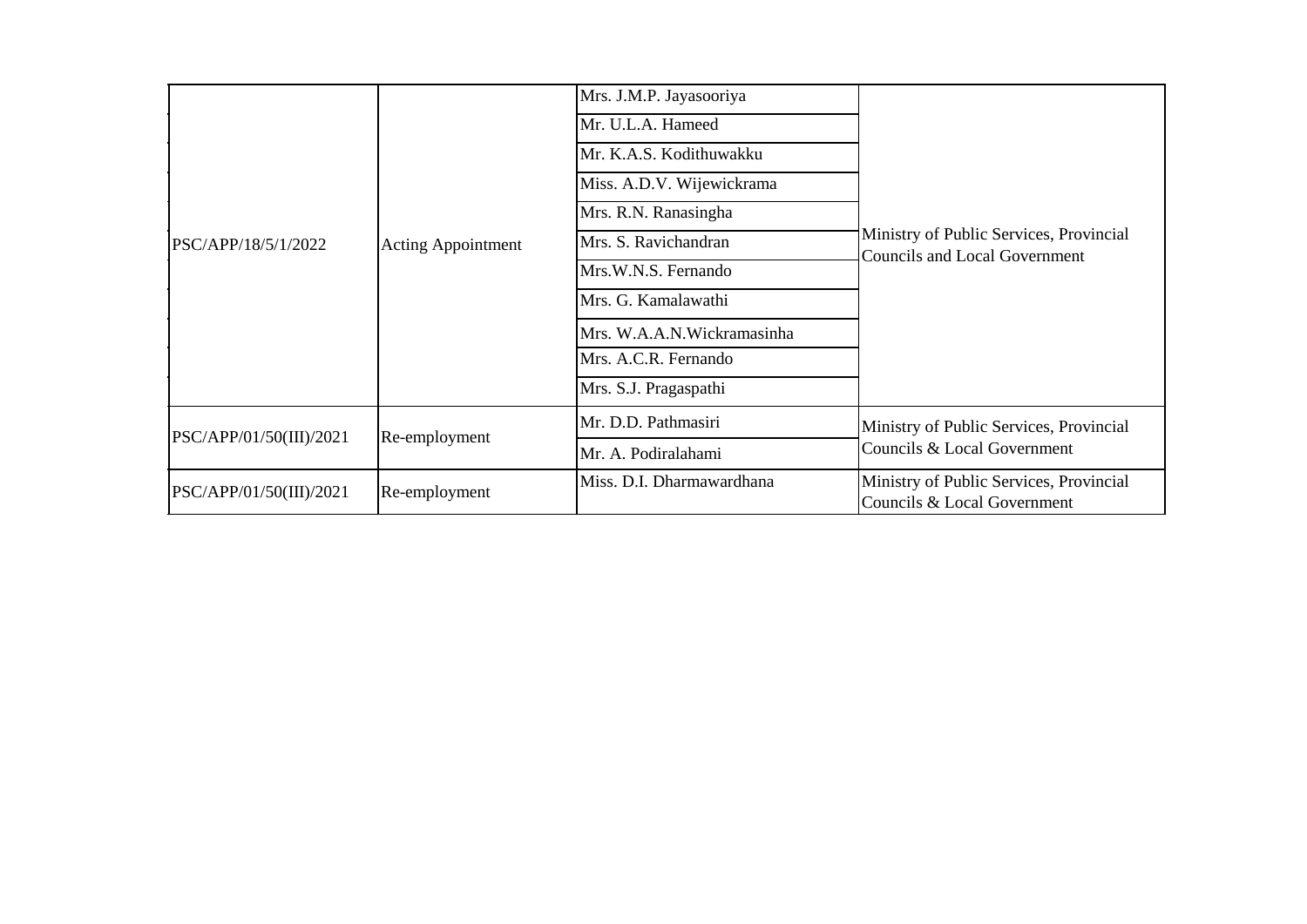| PSC/APP/6/988/2021   | Promotion to Grade II - Sri Lanka<br><b>Engineering Service</b>           | Mrs. K. Sanjeevan<br>Mrs. E.M.R.S.R. Senavirathna                                                                                                                                                                   | Ministry of Public Services, Provincial<br><b>Councils and Local Government</b> |
|----------------------|---------------------------------------------------------------------------|---------------------------------------------------------------------------------------------------------------------------------------------------------------------------------------------------------------------|---------------------------------------------------------------------------------|
| PSC/APP/7/1710/2021  | Appointment to the Post - Sri<br>Lanka Administrative Service,<br>Grade I | Mr. M.N.H. Dharmaweera<br>Mrs. R.A.C. Damithra<br>Mr. A.M.R. Sajeewa<br>Mrs. A.G.W.T. Rajapaksa<br>Mr. P.R.N.H. Rathnayake<br>Mrs. A.U. Pathirana<br>Mrs. G.D. Nadeeka<br>Mr. K. Nikarilkanth<br>Mrs. M.A. Ranawaka | Ministry of Public Services, Provincial<br><b>Councils and Local Government</b> |
| PSC/APP/6/961/2020   | Sri Lanka Scientific Service<br>Grade II promotion                        | Mr. S.L. Madunil                                                                                                                                                                                                    | Ministry of Public Services, Provincial<br><b>Councils and Local Government</b> |
| PSC/APP/06/1025/2021 | Sri Lanka Accountancy Service -<br><b>Grade II Promotion</b>              | Mrs. A.L. Fathima Rimziya                                                                                                                                                                                           | Ministry of Public Services, Provincial<br><b>Councils and Local Government</b> |
| PSC/APP/06/1015/2021 | Sri Lanka Accountancy Service -<br><b>Grade II Promotion</b>              | Mrs. R.A.C. Malkanthi                                                                                                                                                                                               | Ministry of Public Services, Provincial<br><b>Councils and Local Government</b> |